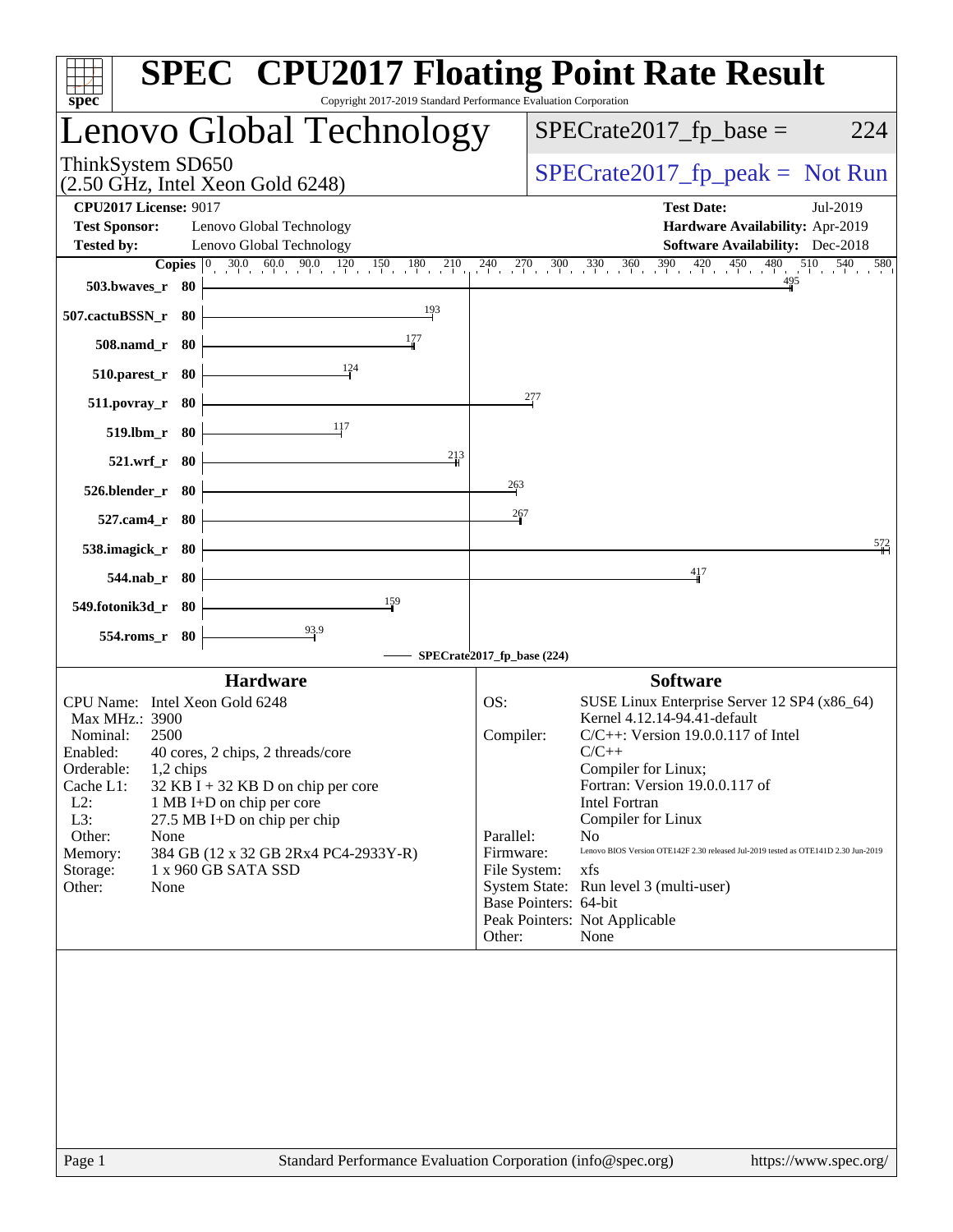

## Lenovo Global Technology

 $SPECTate2017<sub>fr</sub> base = 224$ 

ThinkSystem SD650<br>(2.50 GHz, Intel Xeon Gold 6248)

 $SPECTate2017<sub>fr</sub> peak = Not Run$ 

**[Test Sponsor:](http://www.spec.org/auto/cpu2017/Docs/result-fields.html#TestSponsor)** Lenovo Global Technology **[Hardware Availability:](http://www.spec.org/auto/cpu2017/Docs/result-fields.html#HardwareAvailability)** Apr-2019 **[Tested by:](http://www.spec.org/auto/cpu2017/Docs/result-fields.html#Testedby)** Lenovo Global Technology **[Software Availability:](http://www.spec.org/auto/cpu2017/Docs/result-fields.html#SoftwareAvailability)** Dec-2018

**[CPU2017 License:](http://www.spec.org/auto/cpu2017/Docs/result-fields.html#CPU2017License)** 9017 **[Test Date:](http://www.spec.org/auto/cpu2017/Docs/result-fields.html#TestDate)** Jul-2019

#### **[Results Table](http://www.spec.org/auto/cpu2017/Docs/result-fields.html#ResultsTable)**

|                                  | <b>Base</b>   |                |                |                |       | <b>Peak</b>    |       |               |                |              |                |              |                |              |
|----------------------------------|---------------|----------------|----------------|----------------|-------|----------------|-------|---------------|----------------|--------------|----------------|--------------|----------------|--------------|
| <b>Benchmark</b>                 | <b>Copies</b> | <b>Seconds</b> | Ratio          | <b>Seconds</b> | Ratio | <b>Seconds</b> | Ratio | <b>Copies</b> | <b>Seconds</b> | <b>Ratio</b> | <b>Seconds</b> | <b>Ratio</b> | <b>Seconds</b> | <b>Ratio</b> |
| 503.bwaves_r                     | 80            | 1619           | 496            | 1621           | 495   | 1627           | 493   |               |                |              |                |              |                |              |
| 507.cactuBSSN r                  | 80            | 525            | <u>193</u>     | 525            | 193   | 525            | 193   |               |                |              |                |              |                |              |
| $508$ .namd $r$                  | 80            | 432            | 176            | 429            | 177   | 427            | 178   |               |                |              |                |              |                |              |
| 510.parest_r                     | 80            | 1685           | <u>124</u>     | 1684           | 124   | 1693           | 124   |               |                |              |                |              |                |              |
| 511.povray_r                     | 80            | 674            | 277            | 673            | 277   | 673            | 278   |               |                |              |                |              |                |              |
| $519.$ lbm_r                     | 80            | 722            | <b>117</b>     | 722            | 117   | 724            | 116   |               |                |              |                |              |                |              |
| $521$ .wrf r                     | 80            | 833            | 215            | 841            | 213   | 844            | 212   |               |                |              |                |              |                |              |
| 526.blender r                    | 80            | 462            | 263            | 463            | 263   | 463            | 263   |               |                |              |                |              |                |              |
| $527$ .cam $4r$                  | 80            | 526            | 266            | 524            | 267   | 523            | 268   |               |                |              |                |              |                |              |
| 538.imagick_r                    | 80            | 348            | 572            | 349            | 571   | 345            | 577   |               |                |              |                |              |                |              |
| $544$ .nab_r                     | 80            | 323            | 417            | 324            | 416   | 323            | 417   |               |                |              |                |              |                |              |
| 549.fotonik3d r                  | 80            | 1949           | 160            | 1955           | 159   | 1969           | 158   |               |                |              |                |              |                |              |
| $554$ .roms_r                    | 80            | 1354           | 93.9           | 1362           | 93.4  | 1348           | 94.3  |               |                |              |                |              |                |              |
| $SPECrate2017_fp\_base =$<br>224 |               |                |                |                |       |                |       |               |                |              |                |              |                |              |
| $SPECrate2017_fp_peak =$         |               |                | <b>Not Run</b> |                |       |                |       |               |                |              |                |              |                |              |

Results appear in the [order in which they were run.](http://www.spec.org/auto/cpu2017/Docs/result-fields.html#RunOrder) Bold underlined text [indicates a median measurement.](http://www.spec.org/auto/cpu2017/Docs/result-fields.html#Median)

#### **[Submit Notes](http://www.spec.org/auto/cpu2017/Docs/result-fields.html#SubmitNotes)**

 The numactl mechanism was used to bind copies to processors. The config file option 'submit' was used to generate numactl commands to bind each copy to a specific processor. For details, please see the config file.

#### **[Operating System Notes](http://www.spec.org/auto/cpu2017/Docs/result-fields.html#OperatingSystemNotes)**

Stack size set to unlimited using "ulimit -s unlimited"

#### **[General Notes](http://www.spec.org/auto/cpu2017/Docs/result-fields.html#GeneralNotes)**

Environment variables set by runcpu before the start of the run: LD\_LIBRARY\_PATH = "/home/cpu2017-1.0.5-ic19/lib/intel64"

 Binaries compiled on a system with 1x Intel Core i9-799X CPU + 32GB RAM memory using Redhat Enterprise Linux 7.5 Transparent Huge Pages enabled by default Prior to runcpu invocation Filesystem page cache synced and cleared with: sync; echo 3> /proc/sys/vm/drop\_caches runcpu command invoked through numactl i.e.: numactl --interleave=all runcpu <etc> NA: The test sponsor attests, as of date of publication, that CVE-2017-5754 (Meltdown) is mitigated in the system as tested and documented.

**(Continued on next page)**

| Page 2 | Standard Performance Evaluation Corporation (info@spec.org) | https://www.spec.org/ |
|--------|-------------------------------------------------------------|-----------------------|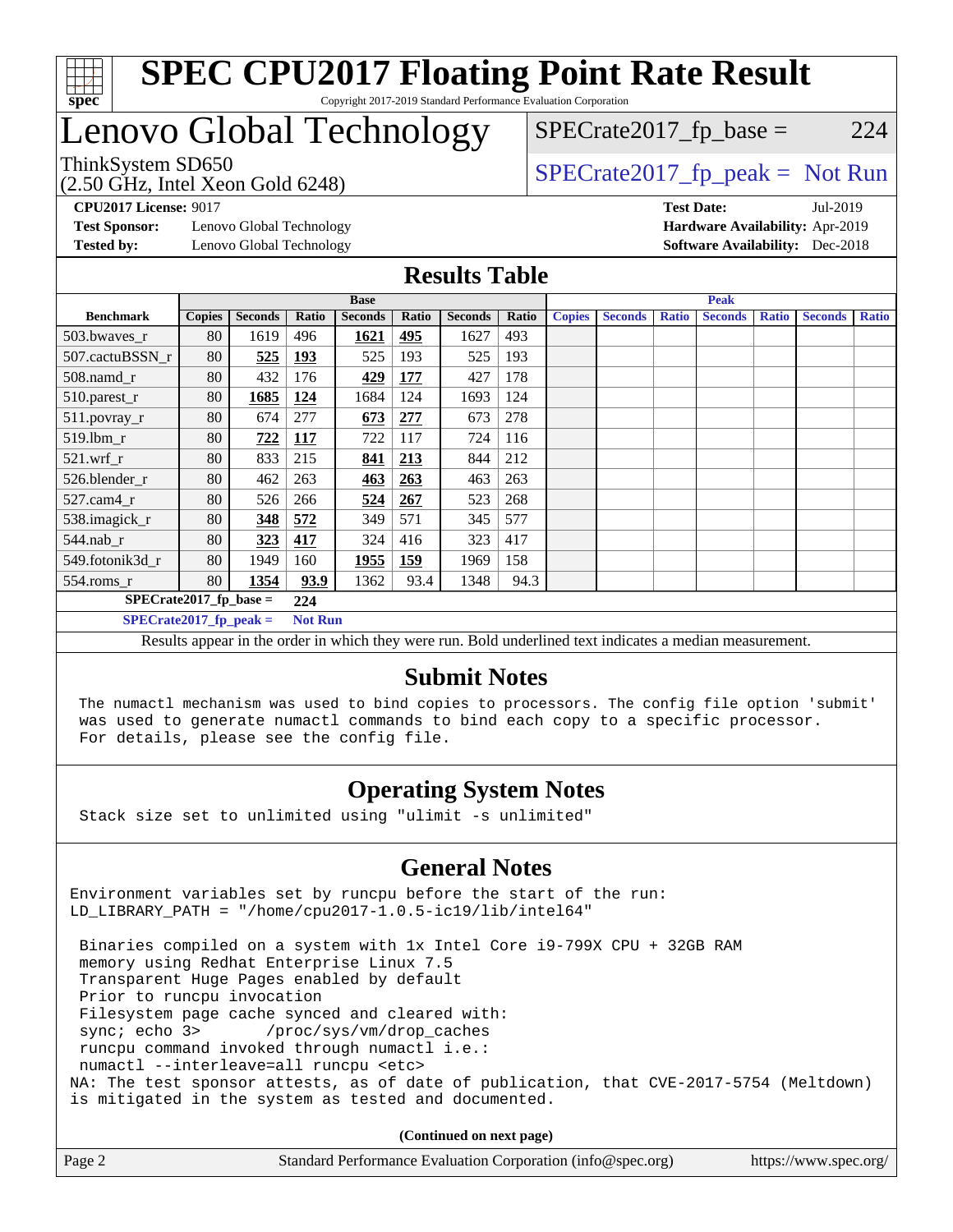

### Lenovo Global Technology

 $SPECTate2017<sub>fr</sub> base = 224$ 

(2.50 GHz, Intel Xeon Gold 6248)

ThinkSystem SD650  $SPECrate2017$  fp\_peak = Not Run

**[Test Sponsor:](http://www.spec.org/auto/cpu2017/Docs/result-fields.html#TestSponsor)** Lenovo Global Technology **[Hardware Availability:](http://www.spec.org/auto/cpu2017/Docs/result-fields.html#HardwareAvailability)** Apr-2019 **[Tested by:](http://www.spec.org/auto/cpu2017/Docs/result-fields.html#Testedby)** Lenovo Global Technology **[Software Availability:](http://www.spec.org/auto/cpu2017/Docs/result-fields.html#SoftwareAvailability)** Dec-2018

**[CPU2017 License:](http://www.spec.org/auto/cpu2017/Docs/result-fields.html#CPU2017License)** 9017 **[Test Date:](http://www.spec.org/auto/cpu2017/Docs/result-fields.html#TestDate)** Jul-2019

#### **[General Notes \(Continued\)](http://www.spec.org/auto/cpu2017/Docs/result-fields.html#GeneralNotes)**

Yes: The test sponsor attests, as of date of publication, that CVE-2017-5753 (Spectre variant 1) is mitigated in the system as tested and documented. Yes: The test sponsor attests, as of date of publication, that CVE-2017-5715 (Spectre variant 2) is mitigated in the system as tested and documented. Yes: The test sponsor attests, as of date of publication, that CVE-2018-3640 (Spectre variant 3a) is mitigated in the system as tested and documented. Yes: The test sponsor attests, as of date of publication, that CVE-2018-3639 (Spectre variant 4) is mitigated in the system as tested and documented.

#### **[Platform Notes](http://www.spec.org/auto/cpu2017/Docs/result-fields.html#PlatformNotes)**

Page 3 Standard Performance Evaluation Corporation [\(info@spec.org\)](mailto:info@spec.org) <https://www.spec.org/> BIOS configuration: Choose Operating Mode set to Maximum Performance Choose Operating Mode set to Custom Mode MONITOR/MWAIT set to Enable DCU Streamer Prefetcher set to Disable SNC set to Enable LLC dead line alloc set to Disable Sysinfo program /home/cpu2017-1.0.5-ic19/bin/sysinfo Rev: r5974 of 2018-05-19 9bcde8f2999c33d61f64985e45859ea9 running on linux-55rv Tue Jul 30 14:35:15 2019 SUT (System Under Test) info as seen by some common utilities. For more information on this section, see <https://www.spec.org/cpu2017/Docs/config.html#sysinfo> From /proc/cpuinfo model name : Intel(R) Xeon(R) Gold 6248 CPU @ 2.50GHz 2 "physical id"s (chips) 80 "processors" cores, siblings (Caution: counting these is hw and system dependent. The following excerpts from /proc/cpuinfo might not be reliable. Use with caution.) cpu cores : 20 siblings : 40 physical 0: cores 0 1 2 3 4 8 9 10 11 12 16 17 18 19 20 24 25 26 27 28 physical 1: cores 0 1 2 3 4 8 9 10 11 12 16 17 18 19 20 24 25 26 27 28 From lscpu: Architecture: x86\_64 CPU op-mode(s): 32-bit, 64-bit<br>Byte Order: Little Endian Little Endian  $CPU(s):$  80 On-line CPU(s) list: 0-79 Thread(s) per core: 2 Core(s) per socket: 20 Socket(s): 2 **(Continued on next page)**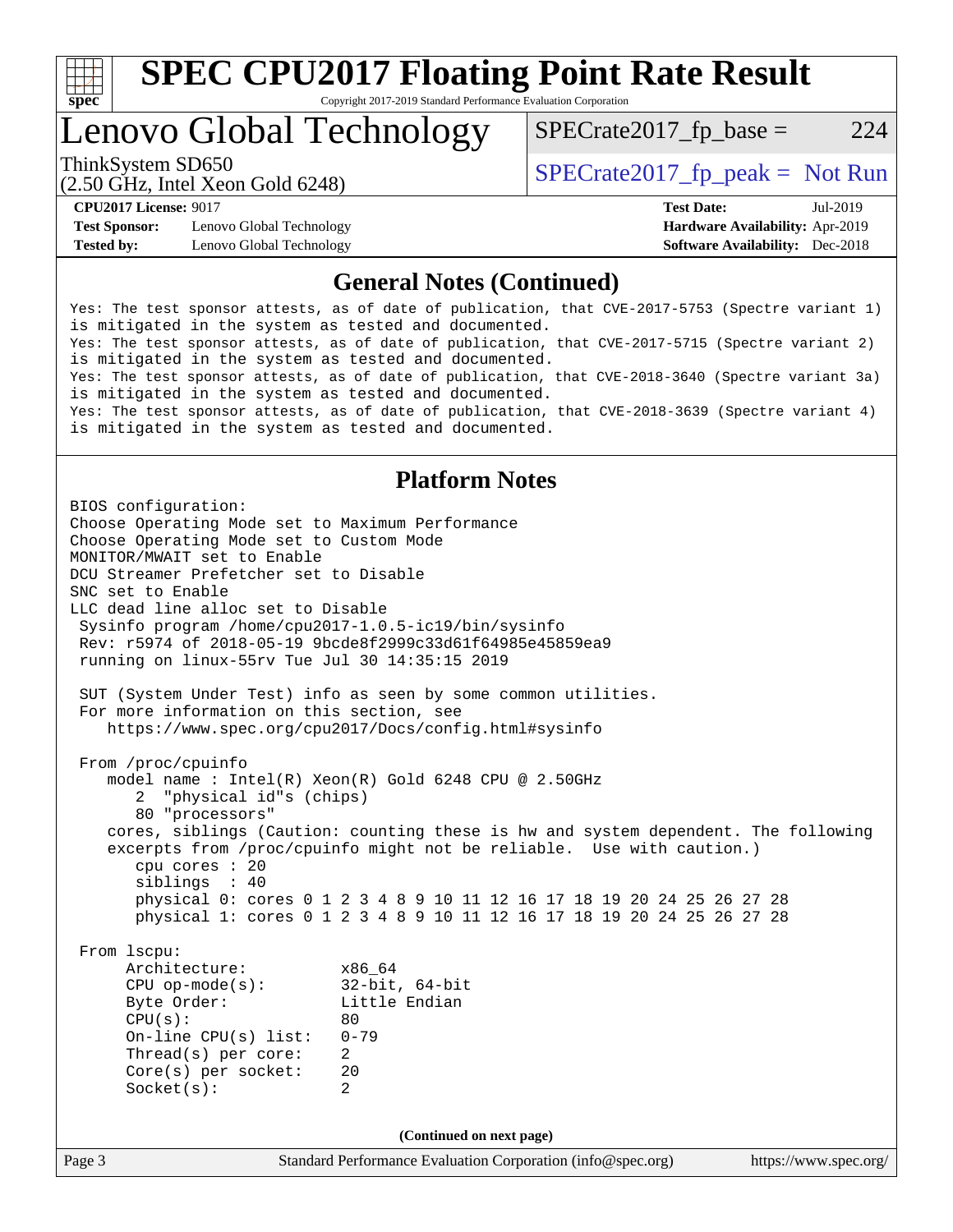

# **[SPEC CPU2017 Floating Point Rate Result](http://www.spec.org/auto/cpu2017/Docs/result-fields.html#SPECCPU2017FloatingPointRateResult)**

Copyright 2017-2019 Standard Performance Evaluation Corporation

# Lenovo Global Technology

ThinkSystem SD650<br>  $(2.50 \text{ GHz})$  Intel Xeon Gold 6248)

 $SPECTate2017_fp\_base = 224$ 

(2.50 GHz, Intel Xeon Gold 6248) **[CPU2017 License:](http://www.spec.org/auto/cpu2017/Docs/result-fields.html#CPU2017License)** 9017 **[Test Date:](http://www.spec.org/auto/cpu2017/Docs/result-fields.html#TestDate)** Jul-2019

**[Test Sponsor:](http://www.spec.org/auto/cpu2017/Docs/result-fields.html#TestSponsor)** Lenovo Global Technology **[Hardware Availability:](http://www.spec.org/auto/cpu2017/Docs/result-fields.html#HardwareAvailability)** Apr-2019 **[Tested by:](http://www.spec.org/auto/cpu2017/Docs/result-fields.html#Testedby)** Lenovo Global Technology **[Software Availability:](http://www.spec.org/auto/cpu2017/Docs/result-fields.html#SoftwareAvailability)** Dec-2018

#### **[Platform Notes \(Continued\)](http://www.spec.org/auto/cpu2017/Docs/result-fields.html#PlatformNotes)**

| NUMA $node(s):$<br>4                                                                 |                                                                                     |  |  |  |  |
|--------------------------------------------------------------------------------------|-------------------------------------------------------------------------------------|--|--|--|--|
| Vendor ID:                                                                           | GenuineIntel                                                                        |  |  |  |  |
| CPU family:                                                                          | 6                                                                                   |  |  |  |  |
| Model:                                                                               | 85                                                                                  |  |  |  |  |
| Model name:                                                                          | $Intel(R) Xeon(R) Gold 6248 CPU @ 2.50GHz$                                          |  |  |  |  |
|                                                                                      | 6                                                                                   |  |  |  |  |
| Stepping:                                                                            | 2500.000                                                                            |  |  |  |  |
| CPU MHz:                                                                             |                                                                                     |  |  |  |  |
| CPU max MHz:                                                                         | 3900.0000                                                                           |  |  |  |  |
| CPU min MHz:                                                                         | 1000.0000                                                                           |  |  |  |  |
| BogoMIPS:                                                                            | 5000.00                                                                             |  |  |  |  |
| Virtualization:                                                                      | $VT - x$                                                                            |  |  |  |  |
| L1d cache:                                                                           | 32K                                                                                 |  |  |  |  |
| Lli cache:                                                                           | 32K                                                                                 |  |  |  |  |
| $L2$ cache:                                                                          | 1024K                                                                               |  |  |  |  |
| L3 cache:                                                                            | 28160K                                                                              |  |  |  |  |
| NUMA node0 CPU(s):                                                                   | $0-2, 5, 6, 10-12, 15, 16, 40-42, 45, 46, 50-52, 55, 56$                            |  |  |  |  |
| NUMA nodel $CPU(s):$                                                                 | 3, 4, 7-9, 13, 14, 17-19, 43, 44, 47-49, 53, 54, 57-59                              |  |  |  |  |
| NUMA node2 CPU(s):                                                                   | 20-22, 25, 26, 30-32, 35, 36, 60-62, 65, 66, 70-72, 75, 76                          |  |  |  |  |
| NUMA $node3$ $CPU(s):$                                                               | 23, 24, 27-29, 33, 34, 37-39, 63, 64, 67-69, 73, 74, 77-79                          |  |  |  |  |
| Flags:                                                                               | fpu vme de pse tsc msr pae mce cx8 apic sep mtrr pge mca cmov                       |  |  |  |  |
|                                                                                      | pat pse36 clflush dts acpi mmx fxsr sse sse2 ss ht tm pbe syscall nx pdpelgb rdtscp |  |  |  |  |
|                                                                                      | lm constant_tsc art arch_perfmon pebs bts rep_good nopl xtopology nonstop_tsc cpuid |  |  |  |  |
|                                                                                      | aperfmperf pni pclmulqdq dtes64 monitor ds_cpl vmx smx est tm2 ssse3 sdbg fma cx16  |  |  |  |  |
|                                                                                      | xtpr pdcm pcid dca sse4_1 sse4_2 x2apic movbe popcnt tsc_deadline_timer aes xsave   |  |  |  |  |
| avx f16c rdrand lahf_lm abm 3dnowprefetch cpuid_fault epb cat_13 cdp_13              |                                                                                     |  |  |  |  |
| invpcid single intel ppin ssbd mba ibrs ibpb stibp tpr shadow vnmi flexpriority ept  |                                                                                     |  |  |  |  |
| vpid fsgsbase tsc_adjust bmil hle avx2 smep bmi2 erms invpcid rtm cqm mpx rdt_a      |                                                                                     |  |  |  |  |
| avx512f avx512dq rdseed adx smap clflushopt clwb intel_pt avx512cd avx512bw avx512vl |                                                                                     |  |  |  |  |
| xsaveopt xsavec xgetbvl xsaves cqm_llc cqm_occup_llc cqm_mbm_total cqm_mbm_local     |                                                                                     |  |  |  |  |
| dtherm ida arat pln pts pku ospke avx512_vnni flush_lld arch_capabilities            |                                                                                     |  |  |  |  |
|                                                                                      |                                                                                     |  |  |  |  |
| /proc/cpuinfo cache data                                                             |                                                                                     |  |  |  |  |
| cache size : 28160 KB                                                                |                                                                                     |  |  |  |  |
|                                                                                      |                                                                                     |  |  |  |  |
| From numactl --hardware WARNING: a numactl 'node' might or might not correspond to a |                                                                                     |  |  |  |  |
| physical chip.                                                                       |                                                                                     |  |  |  |  |
| $available: 4 nodes (0-3)$                                                           |                                                                                     |  |  |  |  |
|                                                                                      | node 0 cpus: 0 1 2 5 6 10 11 12 15 16 40 41 42 45 46 50 51 52 55 56                 |  |  |  |  |
| node 0 size: 96365 MB                                                                |                                                                                     |  |  |  |  |
| node 0 free: 89623 MB                                                                |                                                                                     |  |  |  |  |
|                                                                                      |                                                                                     |  |  |  |  |
|                                                                                      | node 1 cpus: 3 4 7 8 9 13 14 17 18 19 43 44 47 48 49 53 54 57 58 59                 |  |  |  |  |
| node 1 size: 96753 MB                                                                |                                                                                     |  |  |  |  |
| node 1 free: 92168 MB                                                                |                                                                                     |  |  |  |  |
|                                                                                      | node 2 cpus: 20 21 22 25 26 30 31 32 35 36 60 61 62 65 66 70 71 72 75 76            |  |  |  |  |
| node 2 size: 96724 MB                                                                |                                                                                     |  |  |  |  |
| node 2 free: 92387 MB                                                                |                                                                                     |  |  |  |  |
|                                                                                      | node 3 cpus: 23 24 27 28 29 33 34 37 38 39 63 64 67 68 69 73 74 77 78 79            |  |  |  |  |
|                                                                                      |                                                                                     |  |  |  |  |
| (Continued on next page)                                                             |                                                                                     |  |  |  |  |

Page 4 Standard Performance Evaluation Corporation [\(info@spec.org\)](mailto:info@spec.org) <https://www.spec.org/>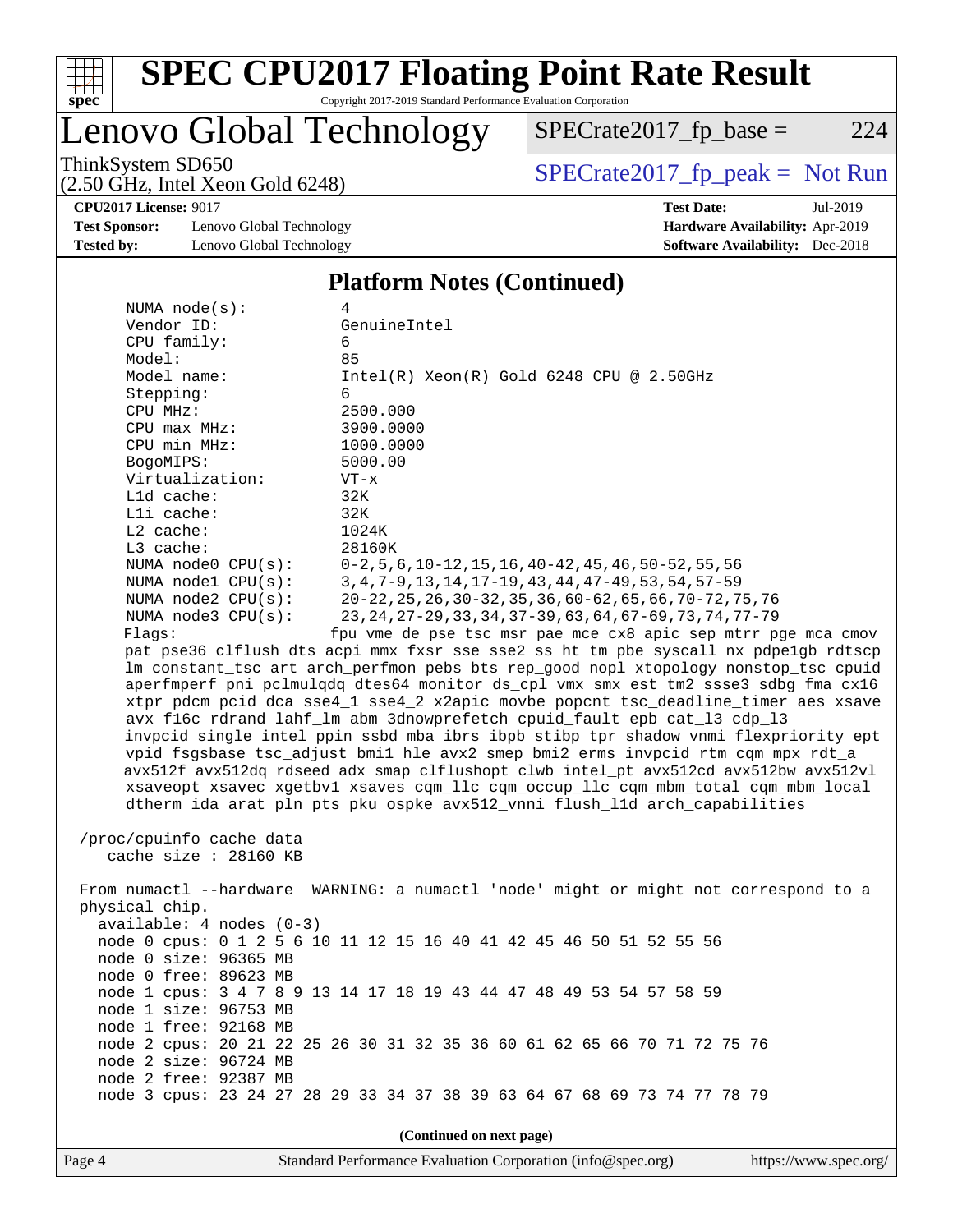

| របម |  |
|-----|--|
|     |  |

Page 5 Standard Performance Evaluation Corporation [\(info@spec.org\)](mailto:info@spec.org) <https://www.spec.org/>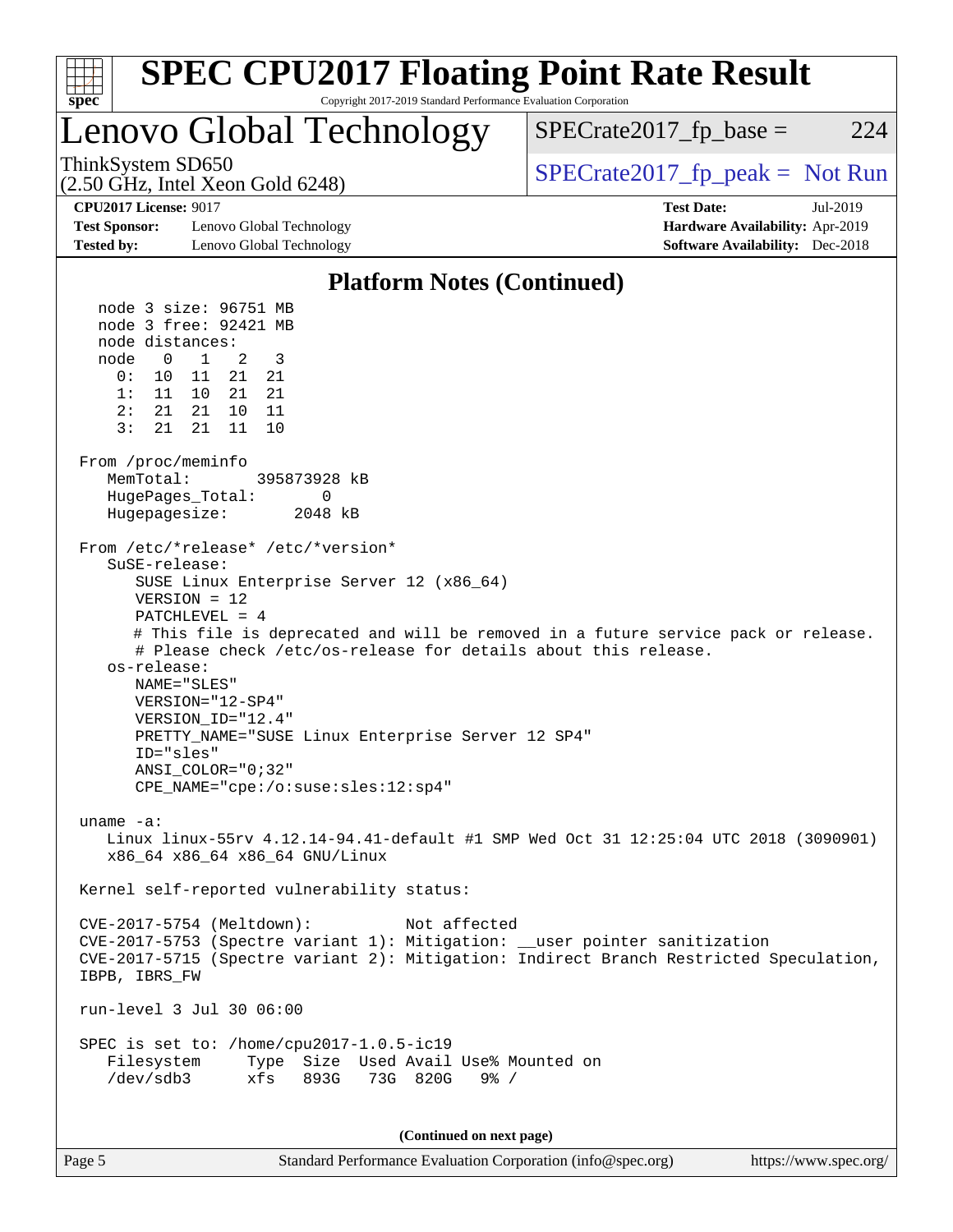

## Lenovo Global Technology

ThinkSystem SD650  $SPECrate2017$  fp\_peak = Not Run

 $SPECTate2017<sub>fr</sub> base = 224$ 

(2.50 GHz, Intel Xeon Gold 6248)

**[CPU2017 License:](http://www.spec.org/auto/cpu2017/Docs/result-fields.html#CPU2017License)** 9017 **[Test Date:](http://www.spec.org/auto/cpu2017/Docs/result-fields.html#TestDate)** Jul-2019

**[Test Sponsor:](http://www.spec.org/auto/cpu2017/Docs/result-fields.html#TestSponsor)** Lenovo Global Technology **[Hardware Availability:](http://www.spec.org/auto/cpu2017/Docs/result-fields.html#HardwareAvailability)** Apr-2019 **[Tested by:](http://www.spec.org/auto/cpu2017/Docs/result-fields.html#Testedby)** Lenovo Global Technology **[Software Availability:](http://www.spec.org/auto/cpu2017/Docs/result-fields.html#SoftwareAvailability)** Dec-2018

#### **[Platform Notes \(Continued\)](http://www.spec.org/auto/cpu2017/Docs/result-fields.html#PlatformNotes)**

 Additional information from dmidecode follows. WARNING: Use caution when you interpret this section. The 'dmidecode' program reads system data which is "intended to allow hardware to be accurately determined", but the intent may not be met, as there are frequent changes to hardware, firmware, and the "DMTF SMBIOS" standard. BIOS Lenovo -[OTE141D-2.30]- 06/11/2019 Memory: 4x NO DIMM NO DIMM 12x Samsung M393A4K40CB2-CVF 32 GB 2 rank 2933 (End of data from sysinfo program) **[Compiler Version Notes](http://www.spec.org/auto/cpu2017/Docs/result-fields.html#CompilerVersionNotes)** ============================================================================== CC 519.1bm  $r(base)$  538.imagick  $r(base)$  544.nab  $r(base)$ ------------------------------------------------------------------------------ Intel(R) C Intel(R) 64 Compiler for applications running on Intel(R) 64,

 Version 19.0.0.117 Build 20180804 Copyright (C) 1985-2018 Intel Corporation. All rights reserved. ------------------------------------------------------------------------------ ============================================================================== CXXC 508.namd\_r(base) 510.parest\_r(base) ------------------------------------------------------------------------------ Intel(R) C++ Intel(R) 64 Compiler for applications running on Intel(R) 64, Version 19.0.0.117 Build 20180804 Copyright (C) 1985-2018 Intel Corporation. All rights reserved. ------------------------------------------------------------------------------ ============================================================================== CC 511.povray r(base) 526.blender r(base) ------------------------------------------------------------------------------ Intel(R)  $C++$  Intel(R) 64 Compiler for applications running on Intel(R) 64, Version 19.0.0.117 Build 20180804 Copyright (C) 1985-2018 Intel Corporation. All rights reserved. Intel(R) C Intel(R) 64 Compiler for applications running on Intel(R)  $64$ , Version 19.0.0.117 Build 20180804 Copyright (C) 1985-2018 Intel Corporation. All rights reserved. ------------------------------------------------------------------------------ ============================================================================== FC 507.cactuBSSN\_r(base) ------------------------------------------------------------------------------ Intel(R) C++ Intel(R) 64 Compiler for applications running on Intel(R) 64, Version 19.0.0.117 Build 20180804 Copyright (C) 1985-2018 Intel Corporation. All rights reserved.

**(Continued on next page)**

| Page 6<br>Standard Performance Evaluation Corporation (info@spec.org) | https://www.spec.org/ |
|-----------------------------------------------------------------------|-----------------------|
|-----------------------------------------------------------------------|-----------------------|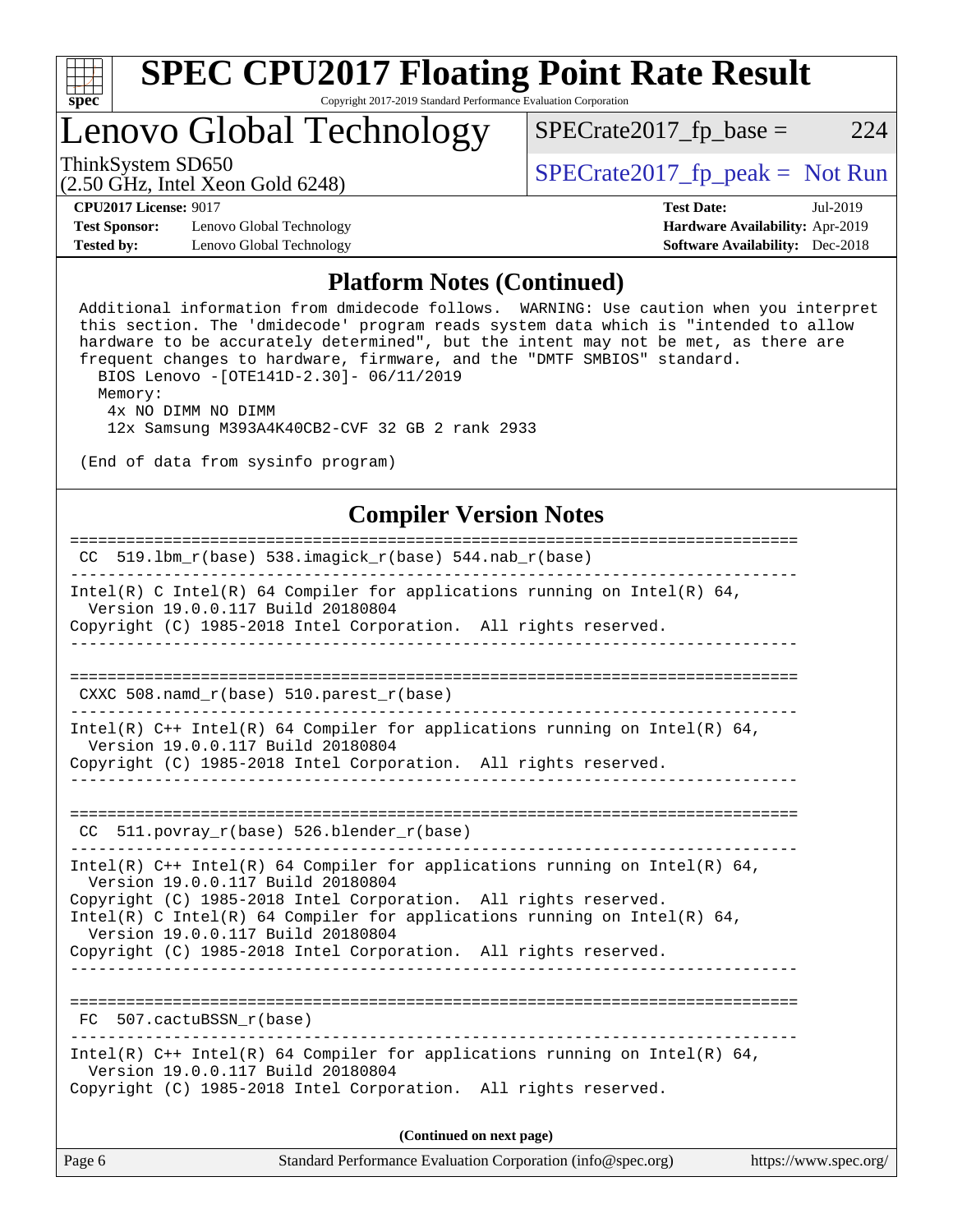

### Lenovo Global Technology

ThinkSystem SD650<br>  $\begin{array}{r} \text{SPECrate2017\_fp\_peak = Not Run} \\ \text{SPECrate2017\_fp\_peak = Not Run} \end{array}$ 

 $SPECTate2017_fp\_base = 224$ 

(2.50 GHz, Intel Xeon Gold 6248)

**[CPU2017 License:](http://www.spec.org/auto/cpu2017/Docs/result-fields.html#CPU2017License)** 9017 **[Test Date:](http://www.spec.org/auto/cpu2017/Docs/result-fields.html#TestDate)** Jul-2019 **[Test Sponsor:](http://www.spec.org/auto/cpu2017/Docs/result-fields.html#TestSponsor)** Lenovo Global Technology **[Hardware Availability:](http://www.spec.org/auto/cpu2017/Docs/result-fields.html#HardwareAvailability)** Apr-2019 **[Tested by:](http://www.spec.org/auto/cpu2017/Docs/result-fields.html#Testedby)** Lenovo Global Technology **[Software Availability:](http://www.spec.org/auto/cpu2017/Docs/result-fields.html#SoftwareAvailability)** Dec-2018

#### **[Compiler Version Notes \(Continued\)](http://www.spec.org/auto/cpu2017/Docs/result-fields.html#CompilerVersionNotes)**

| Intel(R) C Intel(R) 64 Compiler for applications running on Intel(R) 64,<br>Version 19.0.0.117 Build 20180804                                                                                                                                                                                                                                                              |  |  |  |  |
|----------------------------------------------------------------------------------------------------------------------------------------------------------------------------------------------------------------------------------------------------------------------------------------------------------------------------------------------------------------------------|--|--|--|--|
| Copyright (C) 1985-2018 Intel Corporation. All rights reserved.<br>$Intel(R)$ Fortran Intel(R) 64 Compiler for applications running on Intel(R)<br>64, Version 19.0.0.117 Build 20180804                                                                                                                                                                                   |  |  |  |  |
| Copyright (C) 1985-2018 Intel Corporation. All rights reserved.                                                                                                                                                                                                                                                                                                            |  |  |  |  |
| $FC 503.bwaves_r(base) 549.fotonik3d_r(base) 554.roms_r(base)$                                                                                                                                                                                                                                                                                                             |  |  |  |  |
| Intel(R) Fortran Intel(R) 64 Compiler for applications running on Intel(R)<br>64, Version 19.0.0.117 Build 20180804<br>Copyright (C) 1985-2018 Intel Corporation. All rights reserved.                                                                                                                                                                                     |  |  |  |  |
| 521.wrf $r(base)$ 527.cam4 $r(base)$<br>CC.                                                                                                                                                                                                                                                                                                                                |  |  |  |  |
| Intel(R) Fortran Intel(R) 64 Compiler for applications running on Intel(R)<br>64, Version 19.0.0.117 Build 20180804<br>Copyright (C) 1985-2018 Intel Corporation. All rights reserved.<br>Intel(R) C Intel(R) 64 Compiler for applications running on Intel(R) 64,<br>Version 19.0.0.117 Build 20180804<br>Copyright (C) 1985-2018 Intel Corporation. All rights reserved. |  |  |  |  |
|                                                                                                                                                                                                                                                                                                                                                                            |  |  |  |  |

### **[Base Compiler Invocation](http://www.spec.org/auto/cpu2017/Docs/result-fields.html#BaseCompilerInvocation)**

[C benchmarks](http://www.spec.org/auto/cpu2017/Docs/result-fields.html#Cbenchmarks): [icc -m64 -std=c11](http://www.spec.org/cpu2017/results/res2019q3/cpu2017-20190805-16630.flags.html#user_CCbase_intel_icc_64bit_c11_33ee0cdaae7deeeab2a9725423ba97205ce30f63b9926c2519791662299b76a0318f32ddfffdc46587804de3178b4f9328c46fa7c2b0cd779d7a61945c91cd35) [C++ benchmarks:](http://www.spec.org/auto/cpu2017/Docs/result-fields.html#CXXbenchmarks) [icpc -m64](http://www.spec.org/cpu2017/results/res2019q3/cpu2017-20190805-16630.flags.html#user_CXXbase_intel_icpc_64bit_4ecb2543ae3f1412ef961e0650ca070fec7b7afdcd6ed48761b84423119d1bf6bdf5cad15b44d48e7256388bc77273b966e5eb805aefd121eb22e9299b2ec9d9) [Fortran benchmarks](http://www.spec.org/auto/cpu2017/Docs/result-fields.html#Fortranbenchmarks): [ifort -m64](http://www.spec.org/cpu2017/results/res2019q3/cpu2017-20190805-16630.flags.html#user_FCbase_intel_ifort_64bit_24f2bb282fbaeffd6157abe4f878425411749daecae9a33200eee2bee2fe76f3b89351d69a8130dd5949958ce389cf37ff59a95e7a40d588e8d3a57e0c3fd751) [Benchmarks using both Fortran and C](http://www.spec.org/auto/cpu2017/Docs/result-fields.html#BenchmarksusingbothFortranandC): [ifort -m64](http://www.spec.org/cpu2017/results/res2019q3/cpu2017-20190805-16630.flags.html#user_CC_FCbase_intel_ifort_64bit_24f2bb282fbaeffd6157abe4f878425411749daecae9a33200eee2bee2fe76f3b89351d69a8130dd5949958ce389cf37ff59a95e7a40d588e8d3a57e0c3fd751) [icc -m64 -std=c11](http://www.spec.org/cpu2017/results/res2019q3/cpu2017-20190805-16630.flags.html#user_CC_FCbase_intel_icc_64bit_c11_33ee0cdaae7deeeab2a9725423ba97205ce30f63b9926c2519791662299b76a0318f32ddfffdc46587804de3178b4f9328c46fa7c2b0cd779d7a61945c91cd35) [Benchmarks using both C and C++](http://www.spec.org/auto/cpu2017/Docs/result-fields.html#BenchmarksusingbothCandCXX): [icpc -m64](http://www.spec.org/cpu2017/results/res2019q3/cpu2017-20190805-16630.flags.html#user_CC_CXXbase_intel_icpc_64bit_4ecb2543ae3f1412ef961e0650ca070fec7b7afdcd6ed48761b84423119d1bf6bdf5cad15b44d48e7256388bc77273b966e5eb805aefd121eb22e9299b2ec9d9) [icc -m64 -std=c11](http://www.spec.org/cpu2017/results/res2019q3/cpu2017-20190805-16630.flags.html#user_CC_CXXbase_intel_icc_64bit_c11_33ee0cdaae7deeeab2a9725423ba97205ce30f63b9926c2519791662299b76a0318f32ddfffdc46587804de3178b4f9328c46fa7c2b0cd779d7a61945c91cd35) [Benchmarks using Fortran, C, and C++:](http://www.spec.org/auto/cpu2017/Docs/result-fields.html#BenchmarksusingFortranCandCXX) [icpc -m64](http://www.spec.org/cpu2017/results/res2019q3/cpu2017-20190805-16630.flags.html#user_CC_CXX_FCbase_intel_icpc_64bit_4ecb2543ae3f1412ef961e0650ca070fec7b7afdcd6ed48761b84423119d1bf6bdf5cad15b44d48e7256388bc77273b966e5eb805aefd121eb22e9299b2ec9d9) [icc -m64 -std=c11](http://www.spec.org/cpu2017/results/res2019q3/cpu2017-20190805-16630.flags.html#user_CC_CXX_FCbase_intel_icc_64bit_c11_33ee0cdaae7deeeab2a9725423ba97205ce30f63b9926c2519791662299b76a0318f32ddfffdc46587804de3178b4f9328c46fa7c2b0cd779d7a61945c91cd35) [ifort -m64](http://www.spec.org/cpu2017/results/res2019q3/cpu2017-20190805-16630.flags.html#user_CC_CXX_FCbase_intel_ifort_64bit_24f2bb282fbaeffd6157abe4f878425411749daecae9a33200eee2bee2fe76f3b89351d69a8130dd5949958ce389cf37ff59a95e7a40d588e8d3a57e0c3fd751)

Page 7 Standard Performance Evaluation Corporation [\(info@spec.org\)](mailto:info@spec.org) <https://www.spec.org/>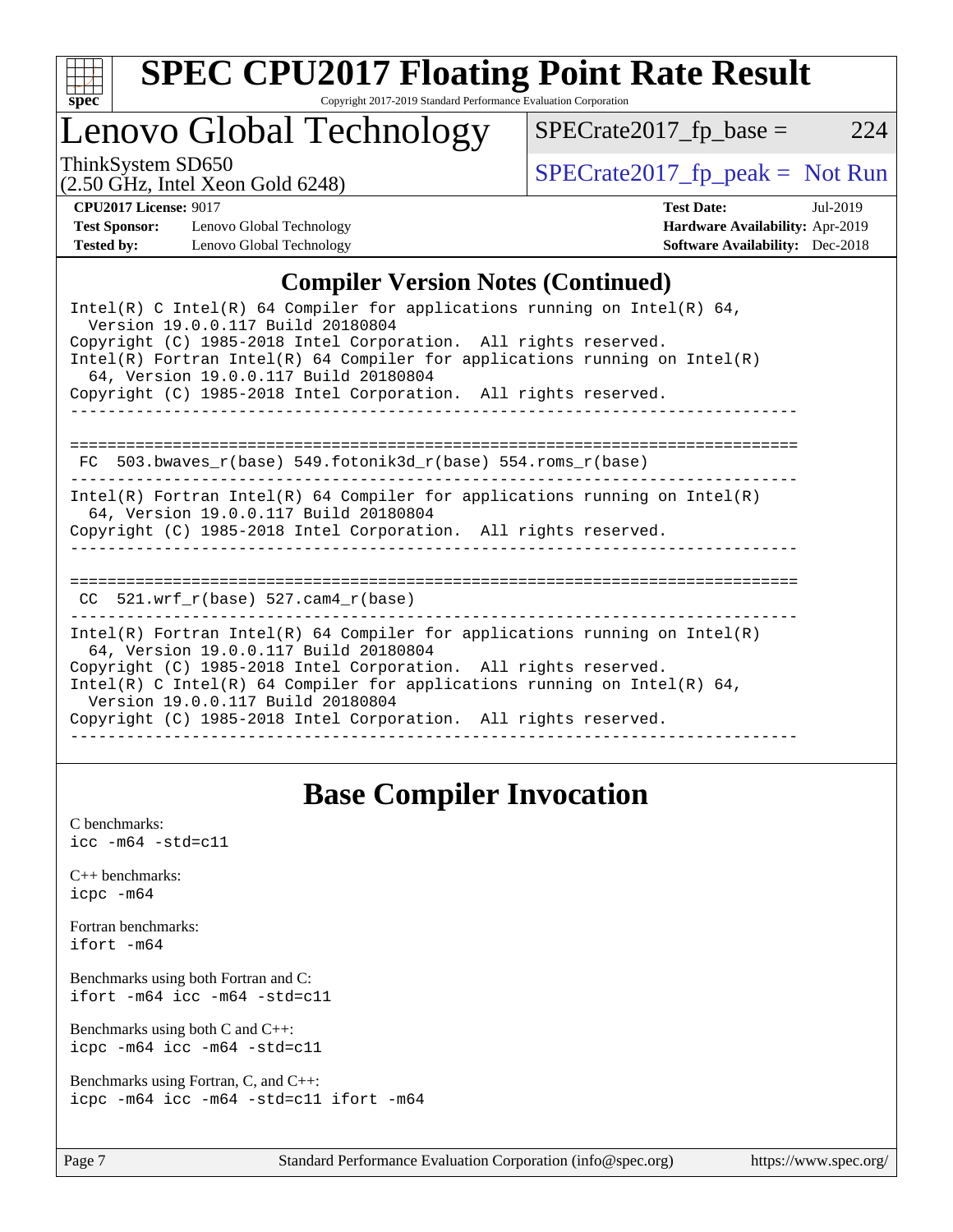

### Lenovo Global Technology

ThinkSystem SD650  $SPECrate2017$  fp\_peak = Not Run

 $SPECrate2017<sub>fp</sub> base =  $224$$ 

(2.50 GHz, Intel Xeon Gold 6248)

**[Test Sponsor:](http://www.spec.org/auto/cpu2017/Docs/result-fields.html#TestSponsor)** Lenovo Global Technology **[Hardware Availability:](http://www.spec.org/auto/cpu2017/Docs/result-fields.html#HardwareAvailability)** Apr-2019 **[Tested by:](http://www.spec.org/auto/cpu2017/Docs/result-fields.html#Testedby)** Lenovo Global Technology **[Software Availability:](http://www.spec.org/auto/cpu2017/Docs/result-fields.html#SoftwareAvailability)** Dec-2018

**[CPU2017 License:](http://www.spec.org/auto/cpu2017/Docs/result-fields.html#CPU2017License)** 9017 **[Test Date:](http://www.spec.org/auto/cpu2017/Docs/result-fields.html#TestDate)** Jul-2019

### **[Base Portability Flags](http://www.spec.org/auto/cpu2017/Docs/result-fields.html#BasePortabilityFlags)**

 503.bwaves\_r: [-DSPEC\\_LP64](http://www.spec.org/cpu2017/results/res2019q3/cpu2017-20190805-16630.flags.html#suite_basePORTABILITY503_bwaves_r_DSPEC_LP64) 507.cactuBSSN\_r: [-DSPEC\\_LP64](http://www.spec.org/cpu2017/results/res2019q3/cpu2017-20190805-16630.flags.html#suite_basePORTABILITY507_cactuBSSN_r_DSPEC_LP64) 508.namd\_r: [-DSPEC\\_LP64](http://www.spec.org/cpu2017/results/res2019q3/cpu2017-20190805-16630.flags.html#suite_basePORTABILITY508_namd_r_DSPEC_LP64) 510.parest\_r: [-DSPEC\\_LP64](http://www.spec.org/cpu2017/results/res2019q3/cpu2017-20190805-16630.flags.html#suite_basePORTABILITY510_parest_r_DSPEC_LP64) 511.povray\_r: [-DSPEC\\_LP64](http://www.spec.org/cpu2017/results/res2019q3/cpu2017-20190805-16630.flags.html#suite_basePORTABILITY511_povray_r_DSPEC_LP64) 519.lbm\_r: [-DSPEC\\_LP64](http://www.spec.org/cpu2017/results/res2019q3/cpu2017-20190805-16630.flags.html#suite_basePORTABILITY519_lbm_r_DSPEC_LP64) 521.wrf\_r: [-DSPEC\\_LP64](http://www.spec.org/cpu2017/results/res2019q3/cpu2017-20190805-16630.flags.html#suite_basePORTABILITY521_wrf_r_DSPEC_LP64) [-DSPEC\\_CASE\\_FLAG](http://www.spec.org/cpu2017/results/res2019q3/cpu2017-20190805-16630.flags.html#b521.wrf_r_baseCPORTABILITY_DSPEC_CASE_FLAG) [-convert big\\_endian](http://www.spec.org/cpu2017/results/res2019q3/cpu2017-20190805-16630.flags.html#user_baseFPORTABILITY521_wrf_r_convert_big_endian_c3194028bc08c63ac5d04de18c48ce6d347e4e562e8892b8bdbdc0214820426deb8554edfa529a3fb25a586e65a3d812c835984020483e7e73212c4d31a38223) 526.blender\_r: [-DSPEC\\_LP64](http://www.spec.org/cpu2017/results/res2019q3/cpu2017-20190805-16630.flags.html#suite_basePORTABILITY526_blender_r_DSPEC_LP64) [-DSPEC\\_LINUX](http://www.spec.org/cpu2017/results/res2019q3/cpu2017-20190805-16630.flags.html#b526.blender_r_baseCPORTABILITY_DSPEC_LINUX) [-funsigned-char](http://www.spec.org/cpu2017/results/res2019q3/cpu2017-20190805-16630.flags.html#user_baseCPORTABILITY526_blender_r_force_uchar_40c60f00ab013830e2dd6774aeded3ff59883ba5a1fc5fc14077f794d777847726e2a5858cbc7672e36e1b067e7e5c1d9a74f7176df07886a243d7cc18edfe67) 527.cam4\_r: [-DSPEC\\_LP64](http://www.spec.org/cpu2017/results/res2019q3/cpu2017-20190805-16630.flags.html#suite_basePORTABILITY527_cam4_r_DSPEC_LP64) [-DSPEC\\_CASE\\_FLAG](http://www.spec.org/cpu2017/results/res2019q3/cpu2017-20190805-16630.flags.html#b527.cam4_r_baseCPORTABILITY_DSPEC_CASE_FLAG) 538.imagick\_r: [-DSPEC\\_LP64](http://www.spec.org/cpu2017/results/res2019q3/cpu2017-20190805-16630.flags.html#suite_basePORTABILITY538_imagick_r_DSPEC_LP64) 544.nab\_r: [-DSPEC\\_LP64](http://www.spec.org/cpu2017/results/res2019q3/cpu2017-20190805-16630.flags.html#suite_basePORTABILITY544_nab_r_DSPEC_LP64) 549.fotonik3d\_r: [-DSPEC\\_LP64](http://www.spec.org/cpu2017/results/res2019q3/cpu2017-20190805-16630.flags.html#suite_basePORTABILITY549_fotonik3d_r_DSPEC_LP64) 554.roms\_r: [-DSPEC\\_LP64](http://www.spec.org/cpu2017/results/res2019q3/cpu2017-20190805-16630.flags.html#suite_basePORTABILITY554_roms_r_DSPEC_LP64)

**[Base Optimization Flags](http://www.spec.org/auto/cpu2017/Docs/result-fields.html#BaseOptimizationFlags)**

[C benchmarks](http://www.spec.org/auto/cpu2017/Docs/result-fields.html#Cbenchmarks):

[-xCORE-AVX2](http://www.spec.org/cpu2017/results/res2019q3/cpu2017-20190805-16630.flags.html#user_CCbase_f-xCORE-AVX2) [-ipo](http://www.spec.org/cpu2017/results/res2019q3/cpu2017-20190805-16630.flags.html#user_CCbase_f-ipo) [-O3](http://www.spec.org/cpu2017/results/res2019q3/cpu2017-20190805-16630.flags.html#user_CCbase_f-O3) [-no-prec-div](http://www.spec.org/cpu2017/results/res2019q3/cpu2017-20190805-16630.flags.html#user_CCbase_f-no-prec-div) [-qopt-prefetch](http://www.spec.org/cpu2017/results/res2019q3/cpu2017-20190805-16630.flags.html#user_CCbase_f-qopt-prefetch) [-ffinite-math-only](http://www.spec.org/cpu2017/results/res2019q3/cpu2017-20190805-16630.flags.html#user_CCbase_f_finite_math_only_cb91587bd2077682c4b38af759c288ed7c732db004271a9512da14a4f8007909a5f1427ecbf1a0fb78ff2a814402c6114ac565ca162485bbcae155b5e4258871) [-qopt-mem-layout-trans=3](http://www.spec.org/cpu2017/results/res2019q3/cpu2017-20190805-16630.flags.html#user_CCbase_f-qopt-mem-layout-trans_de80db37974c74b1f0e20d883f0b675c88c3b01e9d123adea9b28688d64333345fb62bc4a798493513fdb68f60282f9a726aa07f478b2f7113531aecce732043) [C++ benchmarks:](http://www.spec.org/auto/cpu2017/Docs/result-fields.html#CXXbenchmarks) [-xCORE-AVX2](http://www.spec.org/cpu2017/results/res2019q3/cpu2017-20190805-16630.flags.html#user_CXXbase_f-xCORE-AVX2) [-ipo](http://www.spec.org/cpu2017/results/res2019q3/cpu2017-20190805-16630.flags.html#user_CXXbase_f-ipo) [-O3](http://www.spec.org/cpu2017/results/res2019q3/cpu2017-20190805-16630.flags.html#user_CXXbase_f-O3) [-no-prec-div](http://www.spec.org/cpu2017/results/res2019q3/cpu2017-20190805-16630.flags.html#user_CXXbase_f-no-prec-div) [-qopt-prefetch](http://www.spec.org/cpu2017/results/res2019q3/cpu2017-20190805-16630.flags.html#user_CXXbase_f-qopt-prefetch) [-ffinite-math-only](http://www.spec.org/cpu2017/results/res2019q3/cpu2017-20190805-16630.flags.html#user_CXXbase_f_finite_math_only_cb91587bd2077682c4b38af759c288ed7c732db004271a9512da14a4f8007909a5f1427ecbf1a0fb78ff2a814402c6114ac565ca162485bbcae155b5e4258871) [-qopt-mem-layout-trans=3](http://www.spec.org/cpu2017/results/res2019q3/cpu2017-20190805-16630.flags.html#user_CXXbase_f-qopt-mem-layout-trans_de80db37974c74b1f0e20d883f0b675c88c3b01e9d123adea9b28688d64333345fb62bc4a798493513fdb68f60282f9a726aa07f478b2f7113531aecce732043) [Fortran benchmarks](http://www.spec.org/auto/cpu2017/Docs/result-fields.html#Fortranbenchmarks): [-xCORE-AVX2](http://www.spec.org/cpu2017/results/res2019q3/cpu2017-20190805-16630.flags.html#user_FCbase_f-xCORE-AVX2) [-ipo](http://www.spec.org/cpu2017/results/res2019q3/cpu2017-20190805-16630.flags.html#user_FCbase_f-ipo) [-O3](http://www.spec.org/cpu2017/results/res2019q3/cpu2017-20190805-16630.flags.html#user_FCbase_f-O3) [-no-prec-div](http://www.spec.org/cpu2017/results/res2019q3/cpu2017-20190805-16630.flags.html#user_FCbase_f-no-prec-div) [-qopt-prefetch](http://www.spec.org/cpu2017/results/res2019q3/cpu2017-20190805-16630.flags.html#user_FCbase_f-qopt-prefetch) [-ffinite-math-only](http://www.spec.org/cpu2017/results/res2019q3/cpu2017-20190805-16630.flags.html#user_FCbase_f_finite_math_only_cb91587bd2077682c4b38af759c288ed7c732db004271a9512da14a4f8007909a5f1427ecbf1a0fb78ff2a814402c6114ac565ca162485bbcae155b5e4258871) [-qopt-mem-layout-trans=3](http://www.spec.org/cpu2017/results/res2019q3/cpu2017-20190805-16630.flags.html#user_FCbase_f-qopt-mem-layout-trans_de80db37974c74b1f0e20d883f0b675c88c3b01e9d123adea9b28688d64333345fb62bc4a798493513fdb68f60282f9a726aa07f478b2f7113531aecce732043) [-auto](http://www.spec.org/cpu2017/results/res2019q3/cpu2017-20190805-16630.flags.html#user_FCbase_f-auto) [-nostandard-realloc-lhs](http://www.spec.org/cpu2017/results/res2019q3/cpu2017-20190805-16630.flags.html#user_FCbase_f_2003_std_realloc_82b4557e90729c0f113870c07e44d33d6f5a304b4f63d4c15d2d0f1fab99f5daaed73bdb9275d9ae411527f28b936061aa8b9c8f2d63842963b95c9dd6426b8a) [-align array32byte](http://www.spec.org/cpu2017/results/res2019q3/cpu2017-20190805-16630.flags.html#user_FCbase_align_array32byte_b982fe038af199962ba9a80c053b8342c548c85b40b8e86eb3cc33dee0d7986a4af373ac2d51c3f7cf710a18d62fdce2948f201cd044323541f22fc0fffc51b6) [Benchmarks using both Fortran and C](http://www.spec.org/auto/cpu2017/Docs/result-fields.html#BenchmarksusingbothFortranandC): [-xCORE-AVX2](http://www.spec.org/cpu2017/results/res2019q3/cpu2017-20190805-16630.flags.html#user_CC_FCbase_f-xCORE-AVX2) [-ipo](http://www.spec.org/cpu2017/results/res2019q3/cpu2017-20190805-16630.flags.html#user_CC_FCbase_f-ipo) [-O3](http://www.spec.org/cpu2017/results/res2019q3/cpu2017-20190805-16630.flags.html#user_CC_FCbase_f-O3) [-no-prec-div](http://www.spec.org/cpu2017/results/res2019q3/cpu2017-20190805-16630.flags.html#user_CC_FCbase_f-no-prec-div) [-qopt-prefetch](http://www.spec.org/cpu2017/results/res2019q3/cpu2017-20190805-16630.flags.html#user_CC_FCbase_f-qopt-prefetch) [-ffinite-math-only](http://www.spec.org/cpu2017/results/res2019q3/cpu2017-20190805-16630.flags.html#user_CC_FCbase_f_finite_math_only_cb91587bd2077682c4b38af759c288ed7c732db004271a9512da14a4f8007909a5f1427ecbf1a0fb78ff2a814402c6114ac565ca162485bbcae155b5e4258871) [-qopt-mem-layout-trans=3](http://www.spec.org/cpu2017/results/res2019q3/cpu2017-20190805-16630.flags.html#user_CC_FCbase_f-qopt-mem-layout-trans_de80db37974c74b1f0e20d883f0b675c88c3b01e9d123adea9b28688d64333345fb62bc4a798493513fdb68f60282f9a726aa07f478b2f7113531aecce732043) [-auto](http://www.spec.org/cpu2017/results/res2019q3/cpu2017-20190805-16630.flags.html#user_CC_FCbase_f-auto) [-nostandard-realloc-lhs](http://www.spec.org/cpu2017/results/res2019q3/cpu2017-20190805-16630.flags.html#user_CC_FCbase_f_2003_std_realloc_82b4557e90729c0f113870c07e44d33d6f5a304b4f63d4c15d2d0f1fab99f5daaed73bdb9275d9ae411527f28b936061aa8b9c8f2d63842963b95c9dd6426b8a) [-align array32byte](http://www.spec.org/cpu2017/results/res2019q3/cpu2017-20190805-16630.flags.html#user_CC_FCbase_align_array32byte_b982fe038af199962ba9a80c053b8342c548c85b40b8e86eb3cc33dee0d7986a4af373ac2d51c3f7cf710a18d62fdce2948f201cd044323541f22fc0fffc51b6) [Benchmarks using both C and C++](http://www.spec.org/auto/cpu2017/Docs/result-fields.html#BenchmarksusingbothCandCXX): [-xCORE-AVX2](http://www.spec.org/cpu2017/results/res2019q3/cpu2017-20190805-16630.flags.html#user_CC_CXXbase_f-xCORE-AVX2) [-ipo](http://www.spec.org/cpu2017/results/res2019q3/cpu2017-20190805-16630.flags.html#user_CC_CXXbase_f-ipo) [-O3](http://www.spec.org/cpu2017/results/res2019q3/cpu2017-20190805-16630.flags.html#user_CC_CXXbase_f-O3) [-no-prec-div](http://www.spec.org/cpu2017/results/res2019q3/cpu2017-20190805-16630.flags.html#user_CC_CXXbase_f-no-prec-div) [-qopt-prefetch](http://www.spec.org/cpu2017/results/res2019q3/cpu2017-20190805-16630.flags.html#user_CC_CXXbase_f-qopt-prefetch) [-ffinite-math-only](http://www.spec.org/cpu2017/results/res2019q3/cpu2017-20190805-16630.flags.html#user_CC_CXXbase_f_finite_math_only_cb91587bd2077682c4b38af759c288ed7c732db004271a9512da14a4f8007909a5f1427ecbf1a0fb78ff2a814402c6114ac565ca162485bbcae155b5e4258871) [-qopt-mem-layout-trans=3](http://www.spec.org/cpu2017/results/res2019q3/cpu2017-20190805-16630.flags.html#user_CC_CXXbase_f-qopt-mem-layout-trans_de80db37974c74b1f0e20d883f0b675c88c3b01e9d123adea9b28688d64333345fb62bc4a798493513fdb68f60282f9a726aa07f478b2f7113531aecce732043) [Benchmarks using Fortran, C, and C++:](http://www.spec.org/auto/cpu2017/Docs/result-fields.html#BenchmarksusingFortranCandCXX) [-xCORE-AVX2](http://www.spec.org/cpu2017/results/res2019q3/cpu2017-20190805-16630.flags.html#user_CC_CXX_FCbase_f-xCORE-AVX2) [-ipo](http://www.spec.org/cpu2017/results/res2019q3/cpu2017-20190805-16630.flags.html#user_CC_CXX_FCbase_f-ipo) [-O3](http://www.spec.org/cpu2017/results/res2019q3/cpu2017-20190805-16630.flags.html#user_CC_CXX_FCbase_f-O3) [-no-prec-div](http://www.spec.org/cpu2017/results/res2019q3/cpu2017-20190805-16630.flags.html#user_CC_CXX_FCbase_f-no-prec-div) [-qopt-prefetch](http://www.spec.org/cpu2017/results/res2019q3/cpu2017-20190805-16630.flags.html#user_CC_CXX_FCbase_f-qopt-prefetch) [-ffinite-math-only](http://www.spec.org/cpu2017/results/res2019q3/cpu2017-20190805-16630.flags.html#user_CC_CXX_FCbase_f_finite_math_only_cb91587bd2077682c4b38af759c288ed7c732db004271a9512da14a4f8007909a5f1427ecbf1a0fb78ff2a814402c6114ac565ca162485bbcae155b5e4258871) [-qopt-mem-layout-trans=3](http://www.spec.org/cpu2017/results/res2019q3/cpu2017-20190805-16630.flags.html#user_CC_CXX_FCbase_f-qopt-mem-layout-trans_de80db37974c74b1f0e20d883f0b675c88c3b01e9d123adea9b28688d64333345fb62bc4a798493513fdb68f60282f9a726aa07f478b2f7113531aecce732043) [-auto](http://www.spec.org/cpu2017/results/res2019q3/cpu2017-20190805-16630.flags.html#user_CC_CXX_FCbase_f-auto) [-nostandard-realloc-lhs](http://www.spec.org/cpu2017/results/res2019q3/cpu2017-20190805-16630.flags.html#user_CC_CXX_FCbase_f_2003_std_realloc_82b4557e90729c0f113870c07e44d33d6f5a304b4f63d4c15d2d0f1fab99f5daaed73bdb9275d9ae411527f28b936061aa8b9c8f2d63842963b95c9dd6426b8a) [-align array32byte](http://www.spec.org/cpu2017/results/res2019q3/cpu2017-20190805-16630.flags.html#user_CC_CXX_FCbase_align_array32byte_b982fe038af199962ba9a80c053b8342c548c85b40b8e86eb3cc33dee0d7986a4af373ac2d51c3f7cf710a18d62fdce2948f201cd044323541f22fc0fffc51b6)